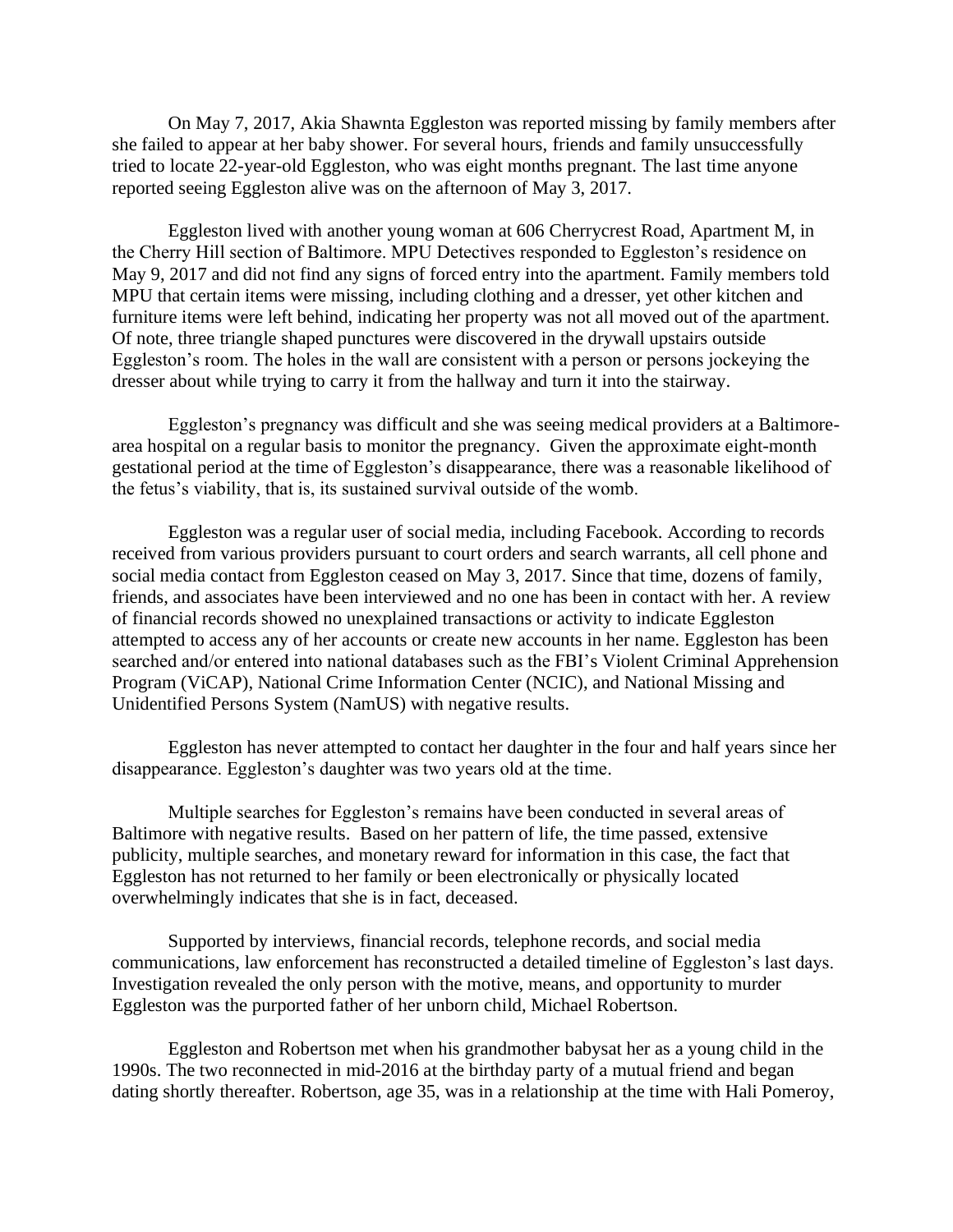another 22-year-old woman. Pomeroy gave birth to her second child with Robertson in August 2016, and Eggleston got pregnant in or around September 2016. After being evicted from an apartment he shared with Pomeroy, Robertson began staying overnight regularly at Eggleston's Cherry Hill apartment in April 2017. Just prior to her murder, Eggleston told several friends and family members she and Robertson were imminently moving into a new apartment together.

On May 1, 2017, Eggleston messaged a friend on Facebook, stating, "Gotta put a deposit down on the new place renew my permit and see what's going on with this car if I decide to get it." The friend asked, "what new place" and Eggleston responded, "It's a place on mount St going to see it tomorrow see if I like it if so im giving a deposit."

At 12:42pm on May 2, 2017, Robertson sent Eggleston photos of an interior of an apartment/townhouse via Facebook Messenger and commented that they were blurry and he would re-send them from his "SMS" (phone). On May 2, 2017, at approximately 1:24 p.m., Eggleston purchased two money orders totaling \$450 from a Royal Farms store in Baltimore, using cash obtained via ATM withdrawal from her savings account. At 1:41 p.m., Eggleston sent a Facebook Message to Robertson, writing, "I called u I got the money order."

Around 3:36 p.m. on May 2, 2017, Eggleston spoke to a male friend, who remembered Eggleston sounding happy, but advised that although her relationship with the father of her soonto-be-born child was "okay," she was unsure if she trusted him because he was in a relationship with at least one other woman. Despite this, Eggleston seemed excited because the baby's father told her he was going to pay for a house for them to live in and was going to buy them a car for transportation. The friend believed Eggleston expected the purchase or rental of a house and the purchase of a car were going to happen in the near future.

Minutes later, at approximately 3:45 p.m., Robertson searched "where can I cash a money order in baltimore md" from his Google account. Around 4:00 p.m. on May 2, 2017, Wells Fargo Bank records placed Eggleston in the downtown area of Baltimore where she unsuccessfully attempted to withdraw cash twice from an ATM (approximately \$400 and \$200). She was simultaneously texting back and forth with Robertson. The content of these text messages remains unknown due to Eggleston's phone never being recovered and Robertson obtaining a new handset prior to investigators obtaining a search warrant for his device.

Based on cellular phone records, Robertson was at work during the day on May 2, 2017. By his calling patterns and cell site data, he left work at his ordinary time, arriving in the cell site area near Eggleston's home by 4:15 p.m. By Eggleston's cell site data, she returned to the area covered by her home cellular tower by 5:17 p.m. At 6:05 p.m., Eggleston posted a photograph of her pregnant belly on Facebook. At 6:06 p.m., one minute after Eggleston's post, Robertson and Pomeroy begin a series of text messages and Facebook messages back and forth that continued into the early morning hours of May 3, 2017.

As Pomeroy and Robertson exchanged messages, Eggleston was on Facebook messenger, and at 10:32 p.m. was asked by a friend, "Hey did you get to go to the townhouse to drop off the deposit." Eggleston responded immediately, "No I have to go tomorrow."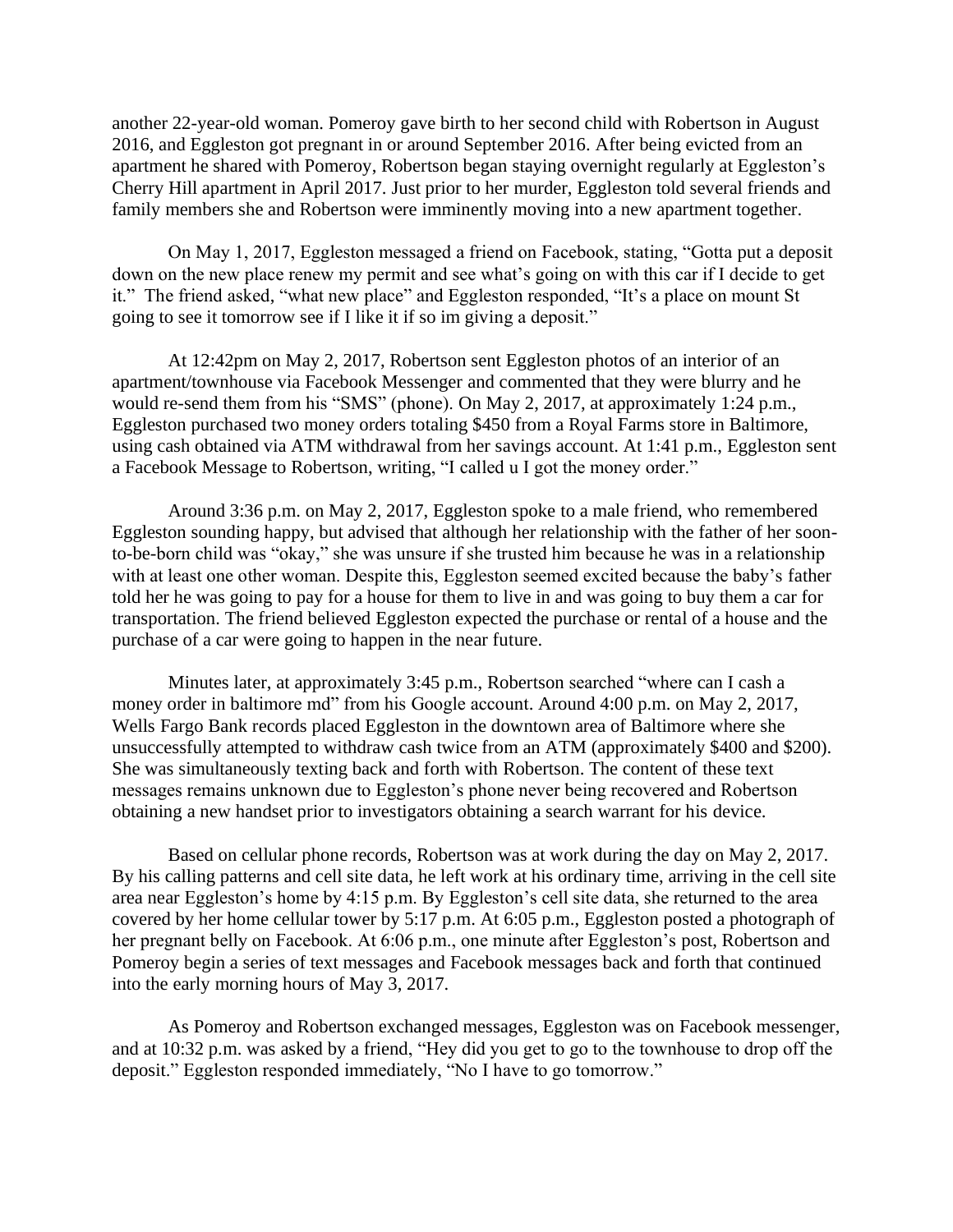At 10:42 p.m., Robertson sent Pomeroy Facebook messages that he was "Sleeping" and had just "Laid Down" and "Don't Do This." At 10:50 p.m., Robertson wrote to Pomeroy, "Please Hali", "I'm Going Crazy", followed by "Please Call Me", "I'm Walking Over There, Right Now." At 11:58 p.m., Robertson wrote "Almost At 195" even though his cell site data shows he never left the cellular tower coverage area near Eggleston's residence. Moreover, though Robertson suggested he would walk over to see Pomeroy, Eggleston's and Pomeroy's residences were approximately ten miles from one another because Pomeroy was staying with her mother in Elkridge.

According to cell site data and employment records, Robertson was at work at a job site in Washington, DC at least as of 6:30 a.m. on May 3, the day of Eggleston's murder. He and Eggleston exchanged text messages throughout the day, and he spoke to Pomeroy for 11 minutes at 7:52 a.m.

On the afternoon of May 3, 2017, Eggleston was seen on bank surveillance video at approximately 12:52 p.m. depositing the two money orders as well as a paycheck from her employer at a BB&T bank in downtown Baltimore where she maintained an account. The total of the deposit was \$572.42. Eggleston then made a \$450.00 cash withdrawal from the same account. A bank employee at BB&T, who knew Robertson from high school and Eggleston from previous interactions at the bank, was interviewed and reported the two spoke about Eggleston's difficult pregnancy and her upcoming baby shower. Eggleston showed the bank employee the money orders she purchased the day before and asked what she needed to do to cash them. The "pay to the order of" line was blank. Eggleston told the bank employee that she purchased the money orders to use to move from her current apartment to a new residence, but now had to cash the money orders because she found out "the guy only takes cash," referring to the landlord or property manager. The bank employee thought it was odd that a landlord or property manager would not accept a money order but gave Eggleston instructions on how to cash the money orders at the teller line. Through interviews and investigation it was learned that landlords in Baltimore City prefer other forms of rent payment to cash as a robbery preventive measure.

Also during the afternoon of May 3, 2017, Eggleston's Facebook account exchanged messages about her plans regarding the new apartment with several friends. Eggleston wrote to one friend, "Ok im bout to move", followed by, "Mount st." Eggleston wrote to another friend, "I get the keys today", followed by, "Mount st." Eggleston also told the second friend she was moving in with "my babyfather", and "we been living together for a while it's just on the hush don't need nobody in my business…" At 3:38 p.m., the second friend asked Eggleston, "… so he going actually be there for everything the baby shower and all", to which Eggleston responded, "Yup."

On May 3, 2017, at approximately 3:45 p.m., a Lyft driver picked up an individual later identified by the driver as Robertson off I-97 in Ferndale, Maryland for a ride requested by Lyft user Akia Eggleston. This location is a short distance from Robertson's place of employment at the time, Federal Interiors Group ("FIG"), located at 7364 Baltimore Annapolis Boulevard, Glen Burnie, Maryland, and approximately ten miles from Eggleston's residence. At approximately 4:00 p.m. the Lyft driver dropped Robertson off one building over from Eggleston's residence in Cherry Hill.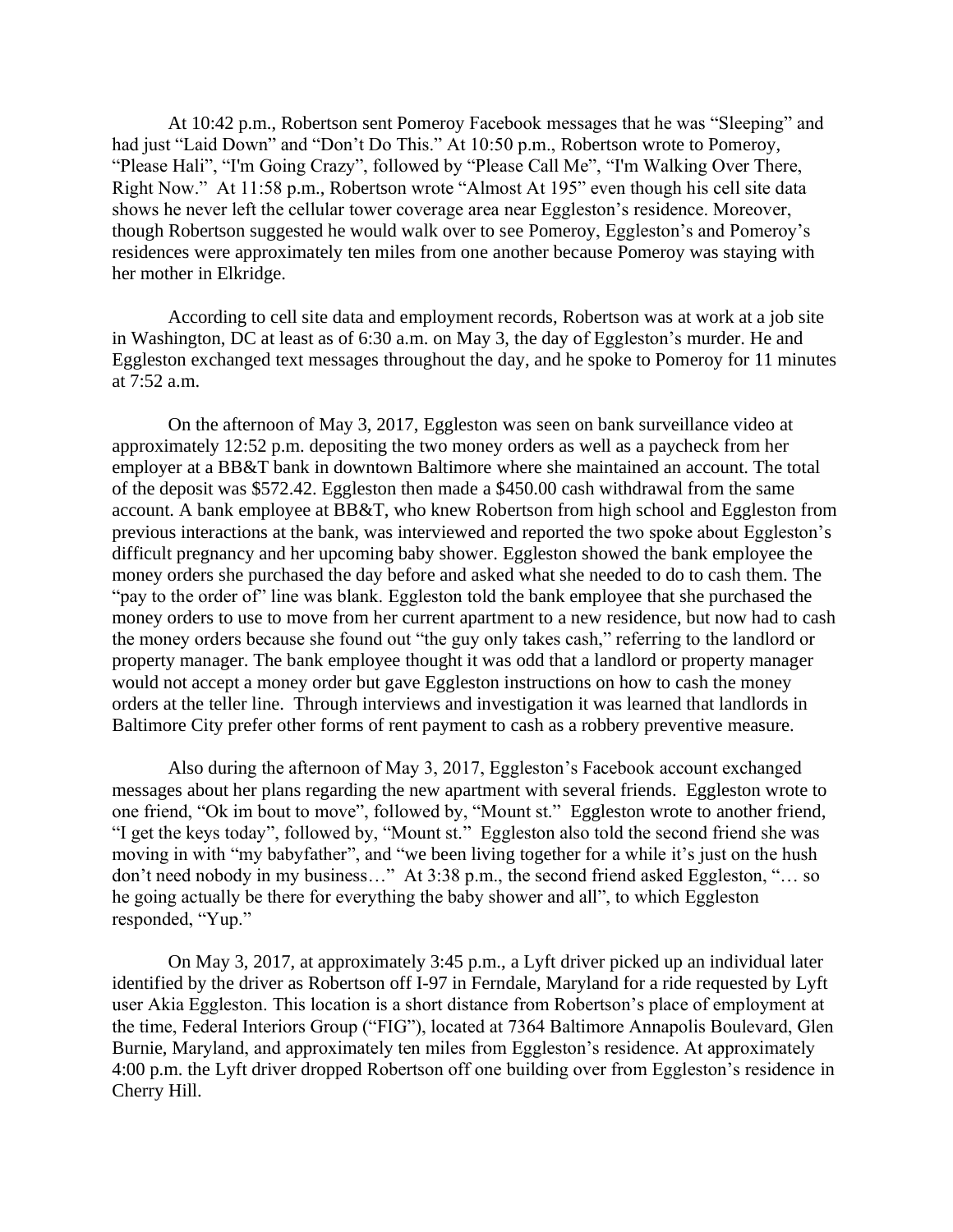Analysis of call-detail records and cell-site information indicates Eggleston's phone was at or near her residence between 3:05 p.m. and 4:05 p.m. on May 3, 2017. Those records further indicate that at 3:43 p.m., a short time after Eggleston booked the Lyft ride, Eggleston's cell phone received an incoming call from Lyft. Analysis of call-detail records and cell-site information for Robertson's phone indicates his phone was at or near his place of employment at 3:44 p.m. on May 3, 2017, when he received a 58-second call from Eggleston. This is the last contact between Eggleston's and Robertson's phones on May 3, 2017. Robertson's next voice call occurred at 5:34 p.m., at which time his phone was located near Eggleston's residence. Based on the call records and Lyft records, investigators believe Eggleston and Robertson were together at her Cherry Hill residence during the late afternoon hours of May 3, 2017.

At approximately 5:22 p.m., Eggleston sent a friend the invite to her baby shower, which was scheduled for Sunday, May 7, 2017. This Facebook message is the last known outgoing communication sent by Eggleston to anyone.

An analysis of Robertson's cell site records on May 3, 2017, indicates his phone was in the area near Eggleston's residence when he made and received phone calls from 5:35 p.m. to 6:18 p.m. Robertson and Pomeroy called each other four times between approximately 5:35 p.m. and 5:40 p.m. There is no contact between the two again until 6:05 p.m. There are two notable gaps in Eggleston's and Robertson's cell phone and social media activity around this time. The first gap (approximately 13 minutes) is between Eggleston's last outgoing message at 5:22 p.m. until 5:35 p.m. when Robertson calls Pomeroy. The second gap is the approximately 26 minutes between two calls from Robertson to Pomeroy (the first at 5:39 p.m. and the second at 6:05 p.m.). At 6:16 p.m., Robertson called his brother. At 6:18 p.m., Pomeroy called Robertson and the two spoke for over 8 minutes.

At 6:22 p.m., Robertson's phone begins to move away from the area around Eggleston's apartment in Cherry Hill and towards downtown Baltimore as he continues to communicate with Pomeroy. Notably, there are no phone calls and thus no location data for Eggleston's phone between 4:05 p.m. and 6:57 p.m. At 6:51 p.m., Robertson's phone was located in the area of East Lombard Street and South Howard Street in downtown Baltimore. According to call detail records, the last activity on Eggleston's phone was an unanswered possible telemarketer's incoming call at 6:57 p.m. At that time, Eggleston's phone was located in the same area in downtown Baltimore as Robertson's. After that incoming call, all activity ceased on Eggleston's phone, indicating her phone was disabled or turned off after that time.

Shortly after 7:00 p.m., Robertson visited his brother at his home in the 2100 block of Wilkens Avenue. Robertson's brother was interviewed most recently on November 9, 2021 and recalled a few things unusual about the visit. On this occasion, Robertson brought a 40oz. beer with him, which he could rarely afford to do. He also did not ask for anything to eat during the visit, which was usually the primary reason he went to his brother's home. After playing a couple of video games on X-box, Robertson left. Eggleston was not with Robertson during the visit. No location information linked to phone calls is available for Robertson's phone after his last call at 7:13 p.m. until the following morning, May 4, 2017, at 8:17 a.m. when he was at work in Washington, D.C.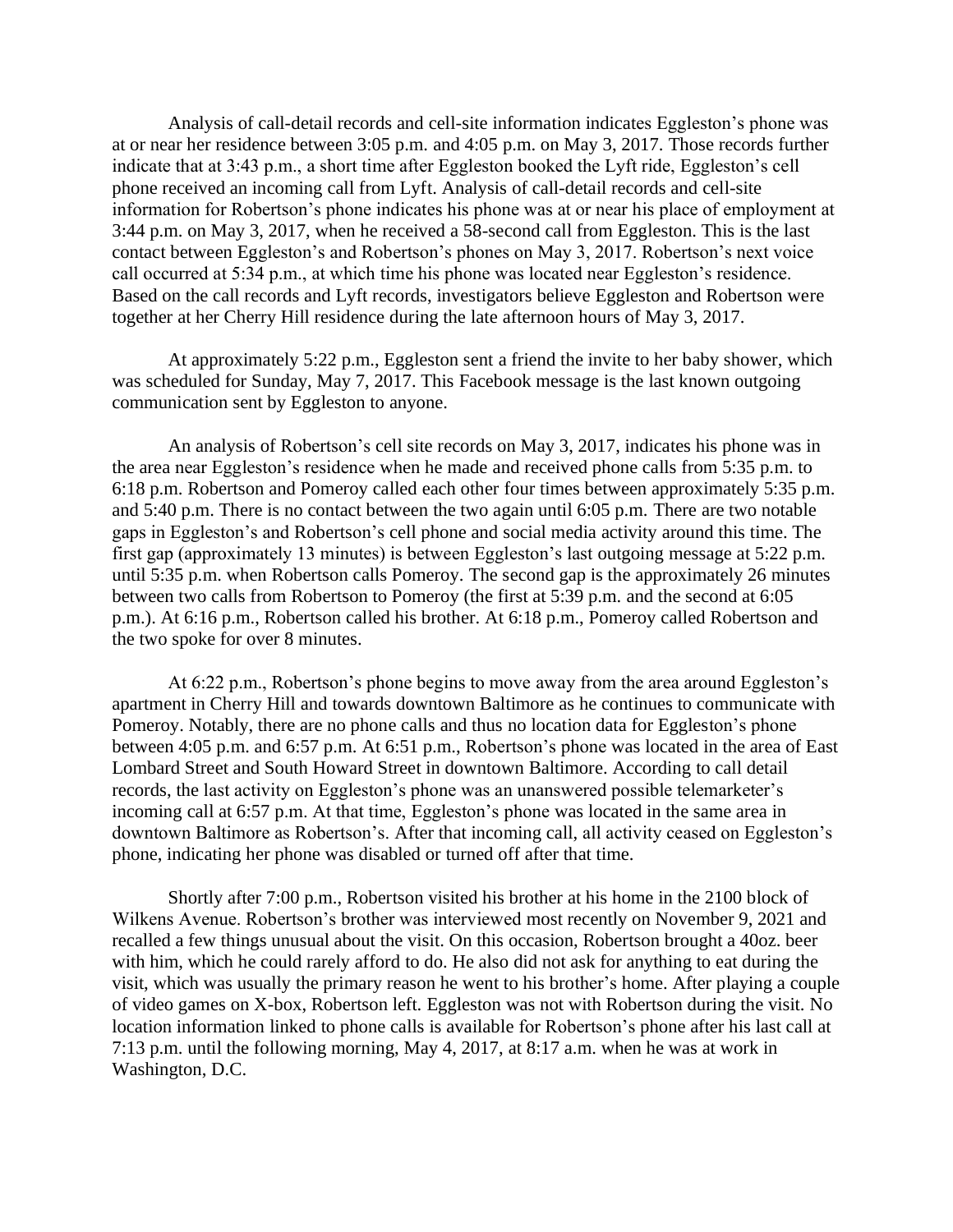As of midday on Saturday, May 6, 2017, the cell phone number Robertson used at the time of Eggleston's disappearance no longer made any outgoing calls, and based on a review of records, any incoming calls did not appear to be answered. According to records provided by Sprint, Robertson changed his phone number on May 6, 2017, at 11:33 a.m., which was a full 24 hours prior to Eggleston's baby shower when her friends and family first reported her missing. Prior to changing his phone number, Robertson sent text messages to Eggleston on the afternoon of May 4, 2017, but never attempted to call her phone after their last call just prior to the Lyft pickup on May 3, 2017.

Eggleston's baby shower was scheduled for May 7, 2017 from 12:00 PM to 4:00 PM at Mondawmin Mall. Eggleston planned her own baby shower and sent out electronic invites to family members and friends. Eggleston told numerous family members and friends that Robertson was going to be at the baby shower and that he was bringing food. As friends and family members arrived at the baby shower they noticed that both Eggleston and Robertson were not present. At approximately 2:00 PM when both Eggleston and Robertson failed to show for the baby shower family members and friends drove to Eggleston's residence in Cherry Hill looking for her with negative results. Various individuals repeatedly called Eggleston's cell phone, but her phone went directly to voicemail. At least one family member called Robertson's brother, Kenny Robertson, looking for Robertson, but also with negative results. Family members and friends then searched the area surrounding Eggleston's residence, but there were no signs of Eggleston. A call was then placed to the police department and Eggleston was officially reported missing.

Eggleston's friends and family members identified Robertson as the purported father of the unborn child and police learned that he had been living with her. Investigators also learned that Robertson was in a relationship with Hali Pomeroy and that Robertson could not be located.

Accordingly, Robertson has been interviewed multiple times during the course of this investigation, but notably has displayed a consistent pattern of hiding or avoiding police contact for weeks or months at a time between interviews. A telephonic interview was first conducted with Robertson on May 9, 2017, where he told MPU that he last saw Eggleston on May 1 or May 2, 2017. Despite numerous attempts to locate him, Robertson was unable to be interviewed by police again until June 15, 2017. Following that interview, Robertson could not be located again until October 2017. Within days of being interviewed on October 19, 2017, Robertson, Pomeroy, and their two small children moved to Muskegon, Michigan, where several of Pomeroy's relatives reside. Interviews conducted with Pomeroy's friends and family there in late 2021 indicated Robertson did not want to obtain employment or any form of identification when he arrived in Michigan.

Robertson claimed he last saw Eggleston on the Monday morning before the scheduled baby shower (Monday was May 1, 2017). During his interview on June 15, 2017, Robertson said the following:

"I was there Monday and when I left and went to work and when I came back my shit was packed for me. So I took that as the hint. Okay, well I'll get my shit and roll. I tried and call and talk to her. Now her room was still rented and everything. She didn't answer me, she ain't talk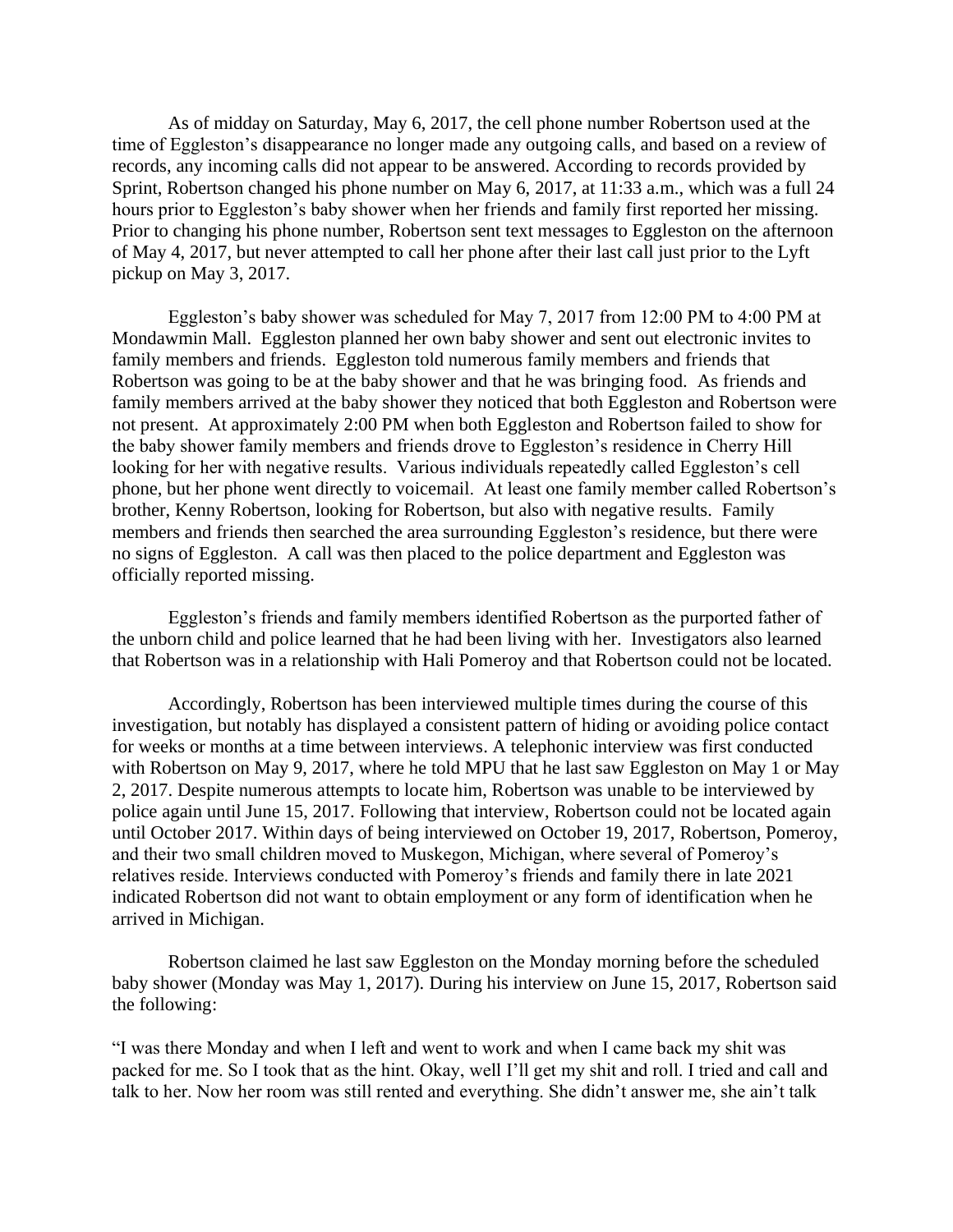back to me and that was the last, that when I left that Monday I came went upstairs, I knocked on her door and I said I was about to leave there, and she said alright and she closed her door and laid back down and went back to sleep and that was the last time I saw her."

Robertson was asked if Eggleston knew he was coming over later that afternoon. Despite the fact he told investigators he was with Eggleston that morning and the several phone calls and text messages between them during the day, he said, "I talked to her the night before and I let her know I said hey, I'm, you know..." Robertson also claimed he called and texted Eggleston when he arrived at her apartment that afternoon and received no response. He stated, "Her phone was ringing, it was on and everything. It was ringing and I texted, she didn't respond. So I text her back and I was like well okay, I can take a hint. And so I gathered my stuff and I left." Contrary to his admission, the last phone call between Robertson and Eggleston's phones was on May 3, 2017 at 3:44 p.m., and the last text message that same day between them was at 12:39 p.m., which were both prior to the Lyft drop-off in Cherry Hill.

During the June 2017 interview, Robertson was asked for his phone number at the time he last saw Eggleston. He provided Detectives with an incorrect phone number. Robertson was also asked about moving into an apartment on Mount Street with Eggleston. He responded, "We weren't planning to rent a place up on Mount Street."

Robertson was interviewed again on October 19, 2017. This time, when confronted with photos of the apartment he sent to Eggleston on Facebook on May 2, 2017, he admitted he sent them and reported Eggleston told him, "I'll get the money or whatever and then we can take it over there, we can go look at the place or whatever." When asked whether he and Eggleston ever went to look at the apartment, Robertson responded, "No. We didn't go look at it. That's what, we didn't go anywhere. We did not go anywhere. She couldn't leave the house. How could we go somewhere if she couldn't leave the house?"

Investigators conducted an Internet reverse image search and located the apartment featured in the photographs Robertson sent Eggleston. That residence was a completely different residence from the one Robertson made Eggleston believe they were moving to. The owners of the actual residence from the photographs were interviewed in July 2020 and stated they had no record they were ever contacted by Robertson or Eggleston. Moreover, the property was located across town on the east side of Baltimore and listed for \$2,875 per month, with an additional deposit of \$2,875 required at signing, which is exponentially higher than the \$900 deposit Eggleston believed she was providing.

During his October 19, 2017 interview, Robertson was asked why he changed his phone number around the time of Eggleston's disappearance. He replied that he was receiving threatening phone calls and "death threats" from Eggleston's relatives accusing him of being responsible. However, documents received from Sprint show that Robertson changed his phone number on Saturday May 6, 2017, the day before the scheduled May 7 baby shower. A review of his phone records prior to his number being changed did not reveal any pattern of calls consistent with what he described. Further, Robertson did not show up at the baby shower, although Eggleston told friends he would be attending and was bringing food. In an interview on October 4, 2021, Pomeroy told investigators that she and Robertson stayed in a hotel together in